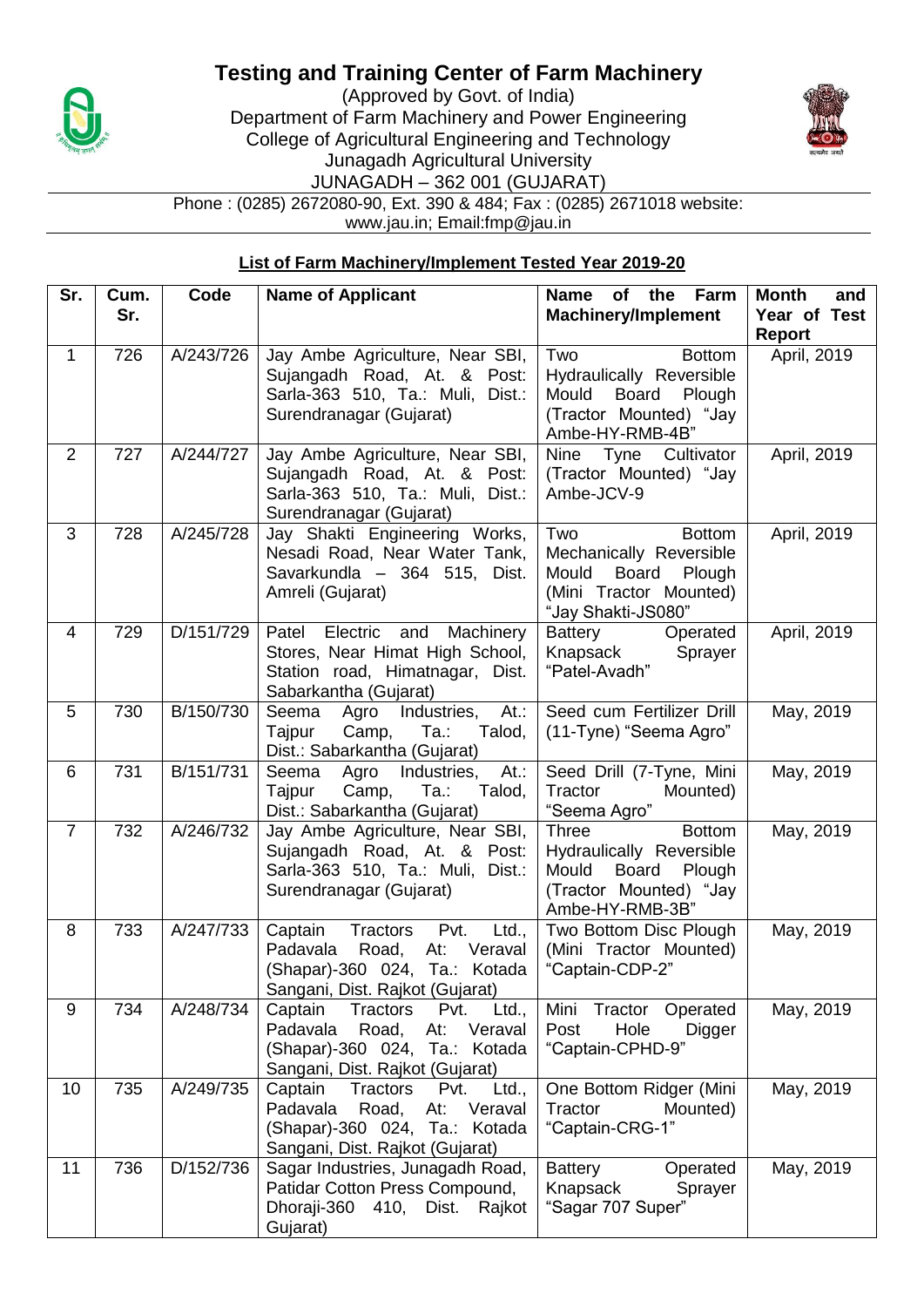| 12 | 737 | A/250/737 | Captain<br>Tractors Pvt. Ltd.,<br>Padavala<br>Road,<br>Veraval<br>At:<br>(Shapar)-360 024, Ta.: Kotada<br>Sangani, Dist. Rajkot (Gujarat)                          | Mini Tractor Mounted<br>Offset Disc Harrow (7x7<br>Disc) "Captain-CDH-14"                                                                                    | May, 2019           |
|----|-----|-----------|--------------------------------------------------------------------------------------------------------------------------------------------------------------------|--------------------------------------------------------------------------------------------------------------------------------------------------------------|---------------------|
| 13 | 738 | A/251/738 | Captain<br>Tractors<br>Pvt.<br>Ltd.,<br>Padavala<br>Road, At: Veraval<br>(Shapar)-360 024, Ta.: Kotada<br>Sangani, Dist. Rajkot (Gujarat)                          | Two Bottom Ridger (Mini<br>Tractor<br>Mounted)<br>"Captain-CRG-2"                                                                                            | May, 2019           |
| 14 | 739 | A/252/739 | Patel Agro Industries, Kotecha<br>Industrial Area, Survey No. 223,<br>Plot No. 11/12 Wankaner-363 621<br>Dist.: Morvi (Gujarat)                                    | <b>Three</b><br><b>Bottom</b><br>Hydraulically Reversible<br><b>Board</b><br>Mould<br>Plough<br>(Tractor Mounted) "Patel<br>Agro-Shree Umiya-URP-<br>SC-775" | May, 2019           |
| 15 | 740 | A/253/740 | Patel Agro Industries, Kotecha<br>Industrial Area, Survey No. 223,<br>Plot No. 11/12 Wankaner-363 621<br>Dist.: Morvi (Gujarat)                                    | <b>Three</b><br><b>Bottom</b><br>Hydraulically Reversible<br>Mould<br>Board<br>Plough<br>(Tractor Mounted) "Patel<br>Agro-Shree Umiya-URP-<br>SC-175"        | May, 2019           |
| 16 | 741 | A/254/741 | Agro<br>Shreeji<br>Industries,<br>Panchasar Road, Nr. Shreeji PVC<br>Shreeji Power<br>Pipe,<br>Opp.<br>Transformer, Wankaner-363 621,<br>Dist. Morbi (Gujarat)     | Three Bottom Reversible<br>Plough (Tractor<br>Disc<br>Mounted) "Shreeji-SAID-<br>333"                                                                        | July, 2019          |
| 17 | 742 | A/255/742 | Shreeji<br>Agro<br>Industries,<br>Panchasar Road, Nr. Shreeji PVC<br>Pipe,<br>Shreeji<br>Opp.<br>Power<br>Transformer, Wankaner-363 621,<br>Dist. Morbi (Gujarat)  | Two<br><b>Bottom</b><br>Hydraulically Reversible<br>Mould<br><b>Board</b><br>Plough<br>(Tractor<br>Mounted)<br>"Shreeji-SAIB-333"                            | <b>July, 2019</b>   |
| 18 | 743 | A/256/743 | Shreeji<br>Industries,<br>Agro<br>Panchasar Road, Nr. Shreeji PVC<br>Shreeji<br>Opp.<br>Pipe.<br>Power<br>Transformer, Wankaner-363 621,<br>Dist. Morbi (Gujarat)  | <b>Three</b><br><b>Bottom</b><br>Hydraulically Reversible<br>Mould Board<br>Plough<br>Mounted)<br>(Tractor<br>"Shreeji-SAIB-777"                             | <b>July, 2019</b>   |
| 19 | 744 | A/257/744 | Shreeji<br>Agro<br>Industries,<br>Panchasar Road, Nr. Shreeji PVC<br>Shreeji<br>Pipe,<br>Opp.<br>Power<br>Transformer, Wankaner-363 621,<br>Dist. Morbi (Gujarat)  | Three<br><b>Bottom</b><br>Hydraulically Reversible<br>Mould<br><b>Board</b><br>Plough<br>(Tractor<br>Mounted)<br>"Shreeji-SAIL-777"                          | <b>July, 2019</b>   |
| 20 | 745 | D/153/745 | Machine<br>Parmeshwar<br>Shree<br>Tools, Plot No. 1-2, Survey No.<br>18, Rameshwar Industrial Area,<br>Behind Parin Furniture, Vavdi,<br>Rajkot- 360 004 (Gujarat) | <b>Battery</b><br>Operated<br>Knapsack<br>Sprayer<br>"PMT-PSBO-02"                                                                                           | <b>July, 2019</b>   |
| 21 | 746 | B/152/746 | Khettigro Equipment Pvt. Ltd.,<br>Shree<br>Ram<br>Industrial<br>Zone,<br>Rajkot-Gondal Highway No. 8B,<br>Shapar (Veraval), Dist. Rajkot-360<br>024 (Gujarat)      | Seed cum Fertilizer Drill<br>(9-Tyne) "Khettigro"                                                                                                            | <b>July, 2019</b>   |
| 22 | 747 | B/153/747 | Khettigro Equipment Pvt. Ltd.,<br>Industrial<br>Shree<br>Ram<br>Zone,<br>Rajkot-Gondal Highway No. 8B,<br>Shapar (Veraval), Dist. Rajkot-360<br>024 (Gujarat)      | Seed cum Fertilizer Drill<br>(13-Tyne) "Khettigro"                                                                                                           | <b>July, 2019</b>   |
| 23 | 748 | B/154/748 | Khettigro Equipment Pvt. Ltd.,<br>Shree<br>Ram<br>Industrial<br>Zone,<br>Rajkot-Gondal Highway No. 8B,<br>Shapar (Veraval), Dist. Rajkot-360<br>024 (Gujarat)      | Seed cum Fertilizer Drill<br>(19-Tyne) "Khettigro"                                                                                                           | <b>July, 2019</b>   |
| 24 | 749 | G/10/749  | Girdharlal<br>Panchal<br>Nagarji,<br>& Post:<br>Dharasana Road, At                                                                                                 | Winnowing Fan (Power<br>Operated) "PGN-01"                                                                                                                   | <b>August, 2019</b> |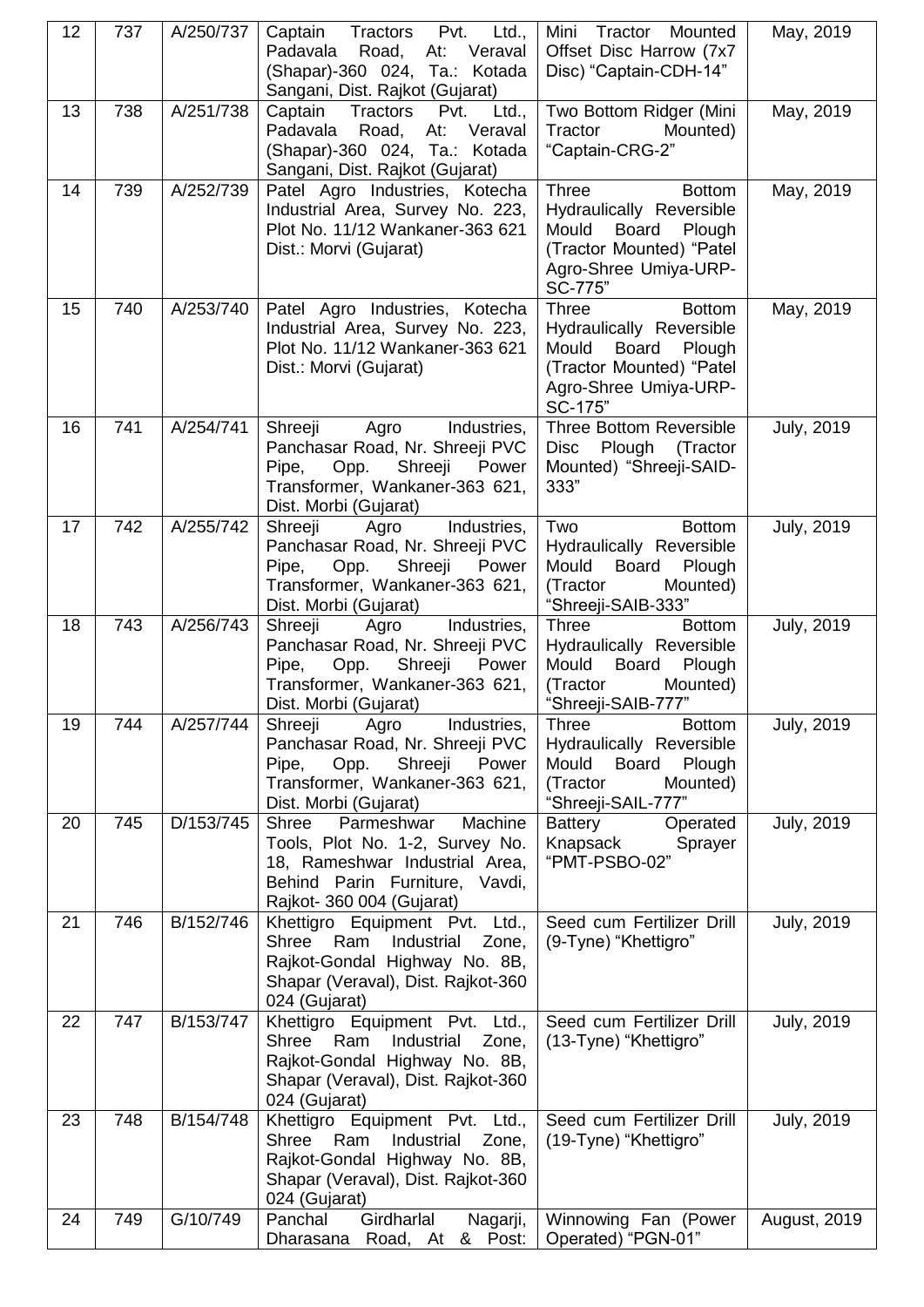|    |     |           | Dungri Station, Ta. &<br>Dist.:<br>Valsad-396 375 (Gujarat)                                                                                                 |                                                                                                                                              |                     |
|----|-----|-----------|-------------------------------------------------------------------------------------------------------------------------------------------------------------|----------------------------------------------------------------------------------------------------------------------------------------------|---------------------|
| 25 | 750 | G/11/750  | Shree Ratan Engineering Works,<br>Outside Vav Darwaja, Near Vijay<br>Mansa-382 845,<br>Tower,<br>Dist.<br>Gandhinagar (Gujarat)                             | Winnowing Fan (Power<br>Operated) "Ratan"                                                                                                    | August, 2019        |
| 26 | 751 | G/12/751  | Girdharlal<br>Panchal<br>Nagarji,<br>Dharasana Road, At & Post:<br>Dungri Station, Ta.<br>Dist.:<br>&<br>Valsad-396 375 (Gujarat)                           | Winnowing Fan (Power<br>Operated) "PGN-02"                                                                                                   | <b>August, 2019</b> |
| 27 | 752 | G/13/752  | 36-A,<br>Surbhi<br>Associates,<br>Adishwar Nagar, Opp. Parag High<br>School Naroda, Ahmedabad-382<br>325 (Gujarat)                                          | Winnowing Fan (Power<br>Operated) "Surbhi"                                                                                                   | <b>August, 2019</b> |
| 28 | 753 | G/14/753  | Mahakali Sewing Machines & Iron<br>Works, Station Road, Dehgam-<br>382<br>305, Dist: Gandhinagar<br>(Gujarat)                                               | Winnowing Fan (Power<br>Operated) "Mahakali"                                                                                                 | August, 2019        |
| 29 | 754 | A/258/754 | At.:<br>Farmer<br>Agro<br>Industries,<br>Ta.:<br>Talod,<br>Dist.:<br>Harsol,<br>Sabarkantha (Gujarat)                                                       | Two<br><b>Bottom</b><br>Mechanically Reversible<br>Mould Board<br>Plough<br>Mounted)<br>(Tractor<br>"Farmer"                                 | Sept., 2019         |
| 30 | 755 | E/120/755 | Jashoda Agro Works, Khara<br>Kuva, Post: Sojitra - 387240,<br>Dist. Anand (Gujarat)                                                                         | Paddy Thresher (Tractor<br>Operated) "Jashoda"                                                                                               | Nov., 2019          |
| 31 | 756 | A/259/756 | Tirth Agro Technology Pvt. Ltd.,<br>Near Hotel Krishna Park, NH-27,<br>Vavdi, Rajkot - 360 004 (Gujarat)                                                    | Tractor<br>Operated<br>Rotavator (5.5 Ft) "Tirth<br>Agro Tech. - Shaktiman"                                                                  | Nov., 2019          |
| 32 | 757 | A/260/757 | Patel Agro Industries, Kotecha<br>Industrial Area, Survey No. 223,<br>Plot No. 11/12 Wankaner-363 621<br>Dist.: Morvi (Gujarat)                             | Two Bottom Reversible<br>Plough (Tractor<br><b>Disc</b><br>Mounted) "Patel Agro-<br>Shree Umiya-URDP-M-<br>35"                               | Nov., 2019          |
| 33 | 758 | B/155/758 | Jay Sardar Agro Engineering,<br>Near Railway Crossing, Bagsara<br>Mandavad,<br>Visavadar-<br>Road,<br>362130, Ta. Visavadar,<br>Dist.<br>Junagadh (Gujarat) | Seed cum Fertilizer Drill<br>(17-Tyne) "Jay Sardar"                                                                                          | Nov., 2019          |
| 34 | 759 | D/154/759 | Almighty Agrotech Pvt. Ltd., G-<br>1934/35, Lodhika GIDC, Almighty<br>Gate, Kalavad Road, Metoda-360<br>021, Dist. Rajkot (Gujarat)                         | Operated<br><b>Battery</b><br>Knapsack Sprayer "Alap<br>Mega Power"                                                                          | Nov., 2019          |
| 35 | 760 | A/261/760 | Patel Agro Industries, Kotecha<br>Industrial Area, Survey No. 223,<br>Plot No. 11/12 Wankaner-363 621<br>Dist.: Morvi (Gujarat)                             | Two<br><b>Bottom</b><br>Hydraulically Reversible<br>Board<br>Mould<br>Plough<br>(Tractor Mounted) "Patel<br>Agro-Shree Umiya-URP-<br>SC-845" | Nov., 2019          |
| 36 | 761 | B/156/761 | Annapurna Thresar, Akhol Char<br>Rasta, Radhanpur Highway Road,<br>At: Akhol Moti, Ta.: Deesa, Dist.<br>Banaskantha (Gujarat)                               | Seed cum Fertilizer Drill<br>$(8-Tyne)$<br>"Annapurna-<br>AT-18"                                                                             | Nov., 2019          |
| 37 | 762 | E/121/762 | Bharat Engineering Works, Atkot<br>Road, GIDC, Plot No. 28, Jasdan-<br>360 050, Dist.: Rajkot (Gujarat)                                                     | Thresher<br>Groundnut<br>Box Type,<br>(Square /<br>Power<br>Operated)<br>"Jaihind-Bharat-Square"                                             | Nov., 2019          |
| 38 | 763 | E/122/763 | Bharat Engineering Works, Atkot<br>Road, GIDC, Plot No. 28, Jasdan-<br>360 050, Dist.: Rajkot (Gujarat)                                                     | <b>Thresher</b><br>Groundnut<br>(Tractor<br>Operated)<br>"Jaihind-Bharat-Jumbo"                                                              | Nov., 2019          |
| 39 | 764 | B/157/764 | Jay Sardar Agro Engineering,<br>Near Railway Crossing, Bagsara                                                                                              | Seed cum Fertilizer Drill<br>$(9-Tyne,$<br>Mini<br>Tractor                                                                                   | Nov., 2019          |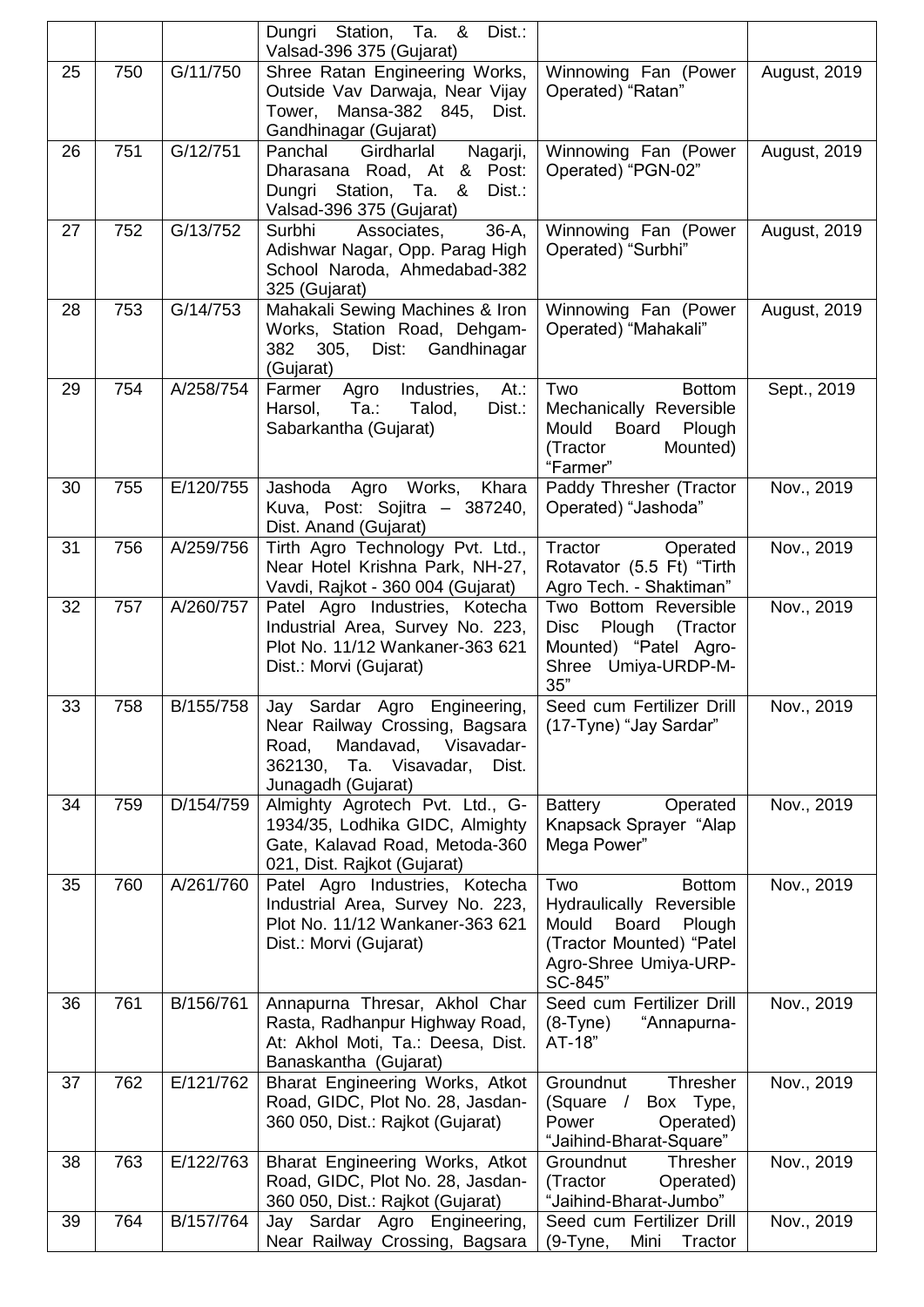|    |     |           | Mandavad, Visavadar-<br>Road,<br>362130, Ta. Visavadar,<br>Dist.<br>Junagadh (Gujarat)                                                                                                                   | Mounted) "Jay Sardar"                                                                                                  |            |
|----|-----|-----------|----------------------------------------------------------------------------------------------------------------------------------------------------------------------------------------------------------|------------------------------------------------------------------------------------------------------------------------|------------|
| 40 | 765 | B/158/765 | Bhoomi Agro Industries, Plot No.<br>G-1077, Road No. A1, Kishan<br>Gate, Lodhika GIDC, Matoda,<br>Dist. Rajkot (Gujarat)                                                                                 | Drill<br>Seed<br>$(7-Tyne,$<br>Animal Drawn) "Bhoomi<br>Agro"                                                          | Nov., 2019 |
| 41 | 766 | A/262/766 | Maruti Agro Industries, 5-Balaji<br>Estate, Opp. Bhagwati Auto Cast,<br>Sanand Road, Rajoda, Bavla-382<br>220, Dist. Ahmedabad (Gujarat)                                                                 | <b>Tractor Mounted Leveller</b><br>"Maruti"                                                                            | Dec., 2019 |
| 42 | 767 | A/263/767 | Loriya Agro Equipment,<br>Rani<br>Industrial Estate,<br>B/h.<br>Parin<br>Furniture, Opp. Jay Ganesh Auto,<br>Gondal Road, At. Vavdi - 360<br>007, Dist. Rajkot (Gujarat)                                 | <b>Three</b><br><b>Bottom</b><br>Hydraulically Reversible<br>Mould<br>Board Plough<br>(Tractor<br>Mounted)<br>"Loriya" | Dec., 2019 |
| 43 | 768 | B/159/768 | Maruti Agro Industries, 5-Balaji<br>Estate, Opp. Bhagwati Auto Cast,<br>Sanand Road, Rajoda, Bavla-382<br>220, Dist. Ahmedabad (Gujarat)                                                                 | Seed cum Fertilizer Drill<br>(11-Tyne) "Maruti"                                                                        | Dec., 2019 |
| 44 | 769 | B/160/769 | Raj Agro Industries, Akhol Char<br>Rasta, Radhanpur Highway Road,<br>At: Akhol Nani - 385535, Ta.:<br>Dist.<br>Banaskantha<br>Deesa,<br>(Gujarat)                                                        | Seed cum Fertilizer Drill<br>(8-Tyne) "Raj-1"                                                                          | Dec., 2019 |
| 45 | 770 | B/161/770 | Vagheshvari Agriculture Works,<br>Akhol Char Rasta, Radhanpur<br>Highway Road, At: Akhol Nani -<br>Ta.:<br>385535,<br>Deesa,<br>Dist.<br>Banaskantha (Gujarat)                                           | Seed cum Fertilizer Drill<br>(8-Tyne) "Vagheshvari-<br>VAW-SD-01"                                                      | Dec., 2019 |
| 46 | 771 | B/162/771 | Raj Agro Industries, Akhol Char<br>Rasta, Radhanpur Highway Road,<br>At: Akhol Nani - 385535, Ta.:<br>Dist.<br>Banaskantha<br>Deesa,<br>(Gujarat)                                                        | <b>Automatic Potato Planter</b><br>(2-Row) "Raj-2"                                                                     | Dec., 2019 |
| 47 | 772 | B/163/772 | Vagheshvari Agriculture Works,<br>Akhol Char Rasta, Radhanpur<br>Highway Road, At: Akhol Nani -<br>385535, Ta.: Deesa,<br>Dist. Banaskantha (Gujarat)                                                    | Automatic Potato Planter<br>(2-Row) "Vagheshvari-<br>VAW-PP-01"                                                        | Dec., 2019 |
| 48 | 773 | B/164/773 | Shaktiman Grimme Root Crop<br>Solutions Pvt. Ltd., "Shaktiman",<br>Survey No. 108/1, Plot No. B,<br>Bharudi<br>Toll<br>Plaza,<br><b>Near</b><br>Bhunava- 360 311, Ta.: Gondal,<br>Dist. Rajkot (Gujarat) | <b>Automatic Potato Planter</b><br>"Shaktiman<br>$(2-Row)$<br>Grimme-SG-PP205"                                         | Dec., 2019 |
| 49 | 774 | B/165/774 | Bhoomi Agro Industries, Plot No.<br>G-1077, Road No. A1, Kishan<br>Gate, Lodhika GIDC, Matoda,<br>Dist. Rajkot (Gujarat)                                                                                 | Vegetable Transplanter<br>(Manually<br>Operated)<br>"Bhoomi Agro"                                                      | Dec., 2019 |
| 50 | 775 | C/01/775  | M. N. Agro Industries, At. & Post:<br>Velanja<br>364<br>150,<br>Ta.: Kamrej, Dist.: Surat (Gujarat)                                                                                                      | Wheel Hand Hoe (4-<br>Tined<br>Cultivator type,<br>Manually operated) "M.<br>N. Agro"                                  | Jan., 2020 |
| 51 | 776 | C/02/776  | M. N. Agro Industries, At. & Post:<br>Velanja<br>364<br>150,<br>Ta.: Kamrej, Dist.: Surat (Gujarat)                                                                                                      | Hoe (2-<br>Wheel Hand<br>Blade<br>type,<br>Manually<br>"M. N.<br>operated)<br>Agro"                                    | Jan., 2020 |
| 52 | 777 | A/264/777 | Shakti Agro Industries, N.H. No.8,<br>Near Kadodara Char Rasta, At.:<br>Umbhel- 394 325, Ta.: Kamrej,<br>Dist. Surat (Gujarat)                                                                           | Nine<br>Cultivator<br>Tyne<br>(Shovel-cum-Sweep)<br>Type) (Tractor Mounted)<br>"Shakti Agro"                           | Jan., 2020 |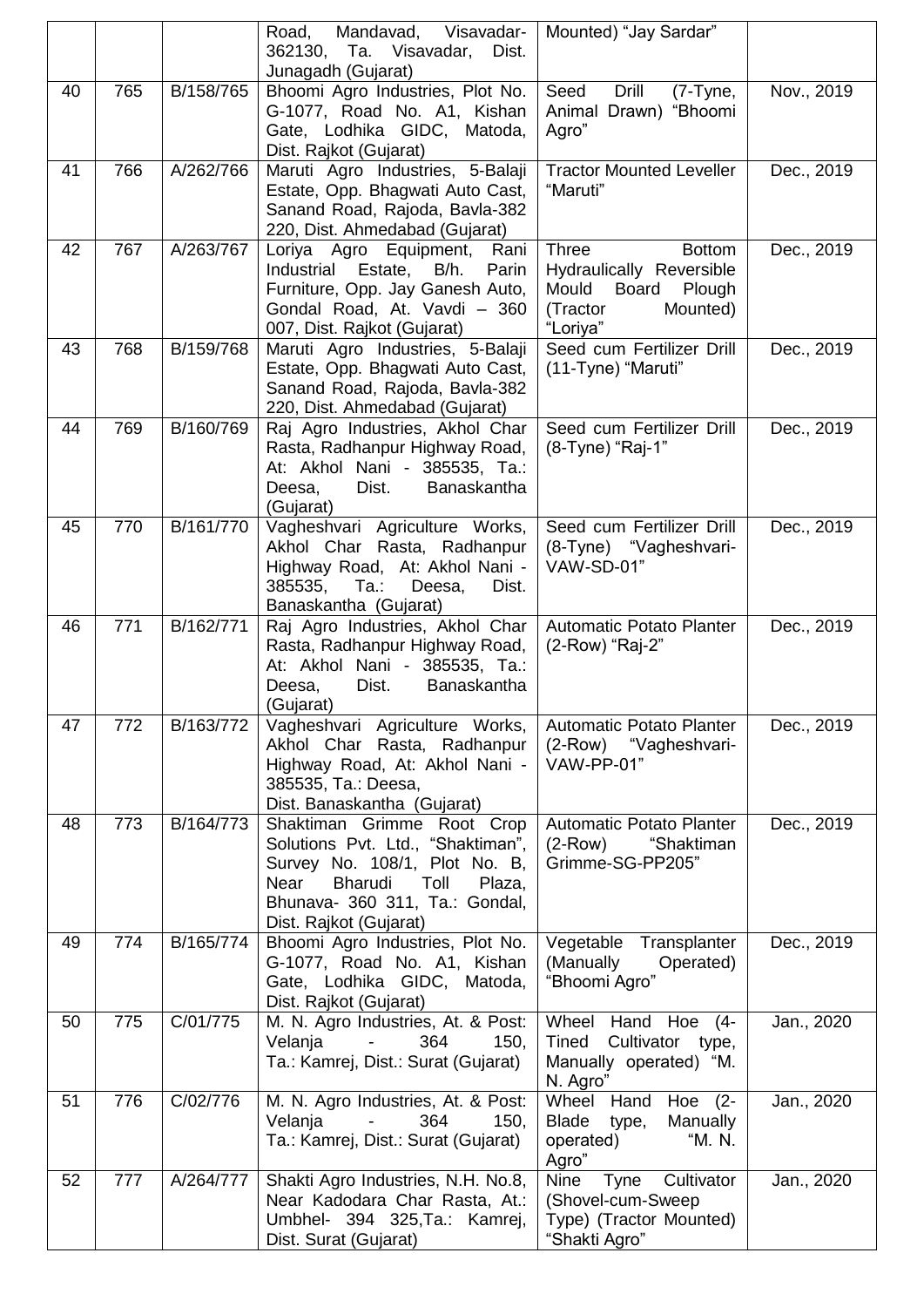| 53 | 778 | A/265/778 | Shakti Agro Industries, N.H. No.8,<br>Near Kadodara Char Rasta, At.:<br>Umbhel- 394 325, Ta.: Kamrej,<br>Dist. Surat (Gujarat)  | Seven Tyne Cultivator<br>(Shovel-cum-Sweep)<br>(Mini<br>Type)<br>Tractor<br>Mounted) "Shakti Agro"                         | Jan., 2020 |
|----|-----|-----------|---------------------------------------------------------------------------------------------------------------------------------|----------------------------------------------------------------------------------------------------------------------------|------------|
| 54 | 779 | A/266/779 | Shakti Engineering Works, N.H.<br>No.8, Near Kadodara Char Rasta<br>At.: Umbhel- 394 325, Ta.: Kamrej,<br>Dist. Surat (Gujarat) | Subsoiler (One Bottom,<br>Tractor Mounted) "Shakti<br>Engg."                                                               | Jan., 2020 |
| 55 | 780 | A/267/780 | Shakti Engineering Works, N.H.<br>No.8, Near Kadodara Char Rasta<br>At.: Umbhel- 394 325, Ta.: Kamrej,<br>Dist. Surat (Gujarat) | Two Bottom Reversible<br>Plough<br><b>Disc</b><br>(Tractor<br>Mounted) "Shakti Engg."                                      | Jan., 2020 |
| 56 | 781 | A/268/781 | Shakti Engineering Works, N.H.<br>No.8, Near Kadodara Char Rasta<br>At.: Umbhel- 394 325, Ta.: Kamrej,<br>Dist. Surat (Gujarat) | <b>Nine</b><br>Tyne Cultivator<br>(Shovel-cum-Sweep<br>Type) (Tractor Mounted)<br>"Shakti Engg."                           | Jan., 2020 |
| 57 | 782 | A/269/782 | Jay Dangigev Welding Works,<br>Amreli<br>Road,<br>Om Chamber,<br>Savarkundla - 364515, Dist.:<br>Amreli (Gujarat)               | Two<br><b>Bottom</b><br>Hydraulically Reversible<br>Mould<br>Board<br>Plough<br>(Tractor Mounted) "Jay<br>Dangigev"        | Jan., 2020 |
| 58 | 783 | A/270/783 | Jay Dangigev Welding Works,<br>Road,<br>Om Chamber,<br>Amreli<br>364515,<br>Savarkundla -<br>Dist.:<br>Amreli (Gujarat)         | Two<br><b>Bottom</b><br>Mechanically Reversible<br><b>Board</b><br>Mould<br>Plough<br>(Tractor Mounted) "Jay<br>Dangigev"  | Jan., 2020 |
| 59 | 784 | F/54/784  | Jay Bhavani Industries,<br>Atkot<br>Opp.<br>Aaditya<br>Hotel,<br>Road,<br>Jasdan-360 050 Dist.:<br>Rajkot<br>(Gujarat)          | Chaff<br>Cutter<br>$(3-HP)$<br>Operated) "Jay<br>Power<br>Bhavani-JBI-3 HP"                                                | Jan., 2020 |
| 60 | 785 | A/271/785 | Shakti Engineering Works, N.H.<br>No.8, Near Kadodara Char Rasta<br>At.: Umbhel- 394 325, Ta.: Kamrej,<br>Dist. Surat (Gujarat) | Two<br><b>Bottom</b><br>Hydraulically Reversible<br>Mould<br>Board<br>Plough<br>(Tractor<br>Mounted)<br>"Shakti Engg."     | Jan., 2020 |
| 61 | 786 | A/272/786 | Shakti Engineering Works, N.H.<br>No.8, Near Kadodara Char Rasta<br>At.: Umbhel- 394 325, Ta.: Kamrej,<br>Dist. Surat (Gujarat) | Tractor Drawn Trailed<br>Offset Disc Harrow (8x8<br>Disc) "Shakti Engg."                                                   | Jan., 2020 |
| 62 | 787 | A/273/787 | Ambika Industries, Nesadi Road,<br>Opp. Niraj Steel, Savarkundla -<br>364515, Dist.: Amreli (Gujarat)                           | Two<br><b>Bottom</b><br>Mechanically Reversible<br>Mould<br><b>Board</b><br>Plough<br>(Tractor<br>Mounted)<br>"Ambika"     | Jan., 2020 |
| 63 | 788 | A/274/788 | Somnath Agro Industries, Nesdi<br>Road, Savarkundla - 364515,<br>Dist.: Amreli (Gujarat)                                        | Cultivator<br>Nine Tyne<br>(Tractor<br>Mounted)<br>"Somnath"                                                               | Jan., 2020 |
| 64 | 789 | D/155/789 | Snehal Plastic, Gondal Road,<br>Opp. Lathiya Motor, 11- Panchshil<br>Society, Rajkot (Gujarat)                                  | Operated<br><b>Battery</b><br>Knapsack<br>Sprayer<br>"Snehal-Yogi"                                                         | Jan., 2020 |
| 65 | 790 | A/275/790 | Somnath Agro Industries, Nesdi<br>Road, Savarkundla - 364515,<br>Dist.: Amreli (Gujarat)                                        | <b>Bottom</b><br>Two<br>Mechanically Reversible<br>Mould<br><b>Board</b><br>Plough<br>(Tractor<br>Mounted)<br>"Somnath"    | Jan., 2020 |
| 66 | 791 | A/276/791 | Saurashtra Engineering Works,<br>Amreli Road, Near Essar Petrol<br>Pump, Savarkundla - 364515,<br>Dist.: Amreli (Gujarat)       | Two<br><b>Bottom</b><br>Mechanically Reversible<br>Mould<br><b>Board</b><br>Plough<br>(Tractor<br>Mounted)<br>"Saurashtra" | Jan., 2020 |
| 67 | 792 | A/277/792 | Saurashtra Engineering Works,<br>Amreli Road, Near Essar Petrol                                                                 | Two<br><b>Bottom</b><br>Hydraulically Reversible                                                                           | Jan., 2020 |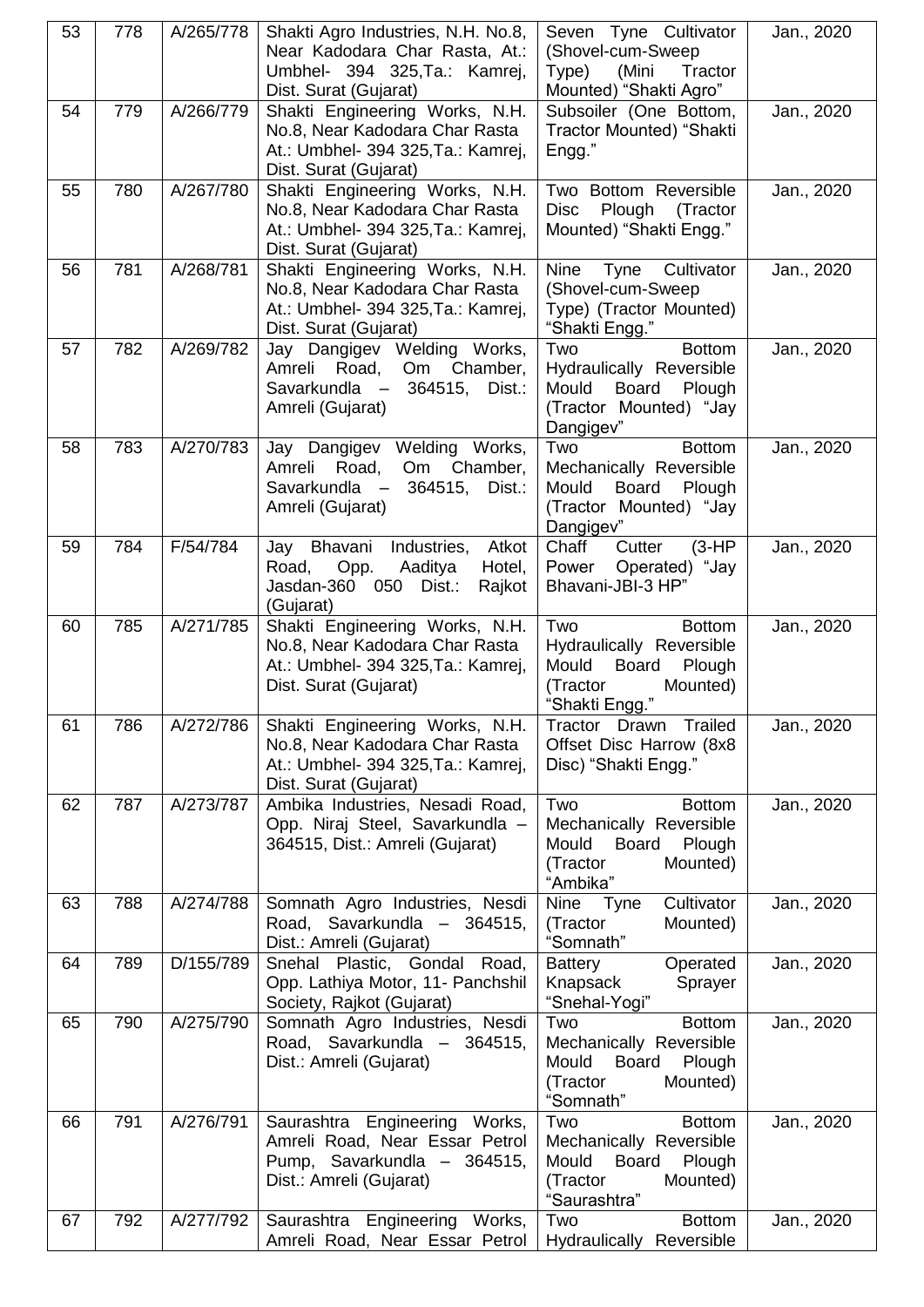|    |     |           | Pump, Savarkundla - 364515,<br>Dist.: Amreli (Gujarat)                                                                                                                                                      | Mould Board Plough<br>Mounted)<br>(Tractor<br>"Saurashtra"                                                                |            |
|----|-----|-----------|-------------------------------------------------------------------------------------------------------------------------------------------------------------------------------------------------------------|---------------------------------------------------------------------------------------------------------------------------|------------|
| 68 | 793 | A/278/793 | Paras Welding Works, Amreli<br>Silver<br>Chamber,<br>Road,<br>Savarkundla - 364515, Dist.:<br>Amreli (Gujarat)                                                                                              | Cultivator<br>Nine Tyne<br>Mounted)<br>(Tractor<br>"Somnath"                                                              | Jan., 2020 |
| 69 | 794 | A/279/794 | Paras Welding Works, Amreli<br>Silver<br>Chamber,<br>Road,<br>Savarkundla - 364515, Dist.:<br>Amreli (Gujarat)                                                                                              | Two<br><b>Bottom</b><br>Mechanically Reversible<br>Mould<br>Board Plough<br>(Tractor<br>Mounted)<br>"Paras"               | Jan., 2020 |
| 70 | 795 | A/280/795 | Shree Hari Agro<br>Industries,<br>Road,<br>Outside<br>Bhavnagar<br>Railway Crossing, Yogeshwar<br>nagar, Plot No. 60, Botad - 364<br>710, Dist.: Botad (Gujarat)                                            | Nine Tyne Cultivator<br>(Tractor<br>Mounted)<br>"Shree Hari-KM-2"                                                         | Jan., 2020 |
| 71 | 796 | A/281/796 | Agro<br>Industries,<br>Shree<br>Hari<br>Road,<br>Outside<br>Bhavnagar<br>Railway Crossing, Yogeshwar<br>nagar, Plot No. 60, Botad $-364$<br>710, Dist.: Botad (Gujarat)                                     | Nine Tyne Cultivator<br>(Tractor<br>Mounted)<br>"Shree Hari-KM-4"                                                         | Feb., 2020 |
| 72 | 797 | A/282/797 | Hari Agro Industries,<br>Shree<br>Road,<br>Outside<br>Bhavnagar<br>Railway Crossing, Yogeshwar<br>nagar, Plot No. 60, Botad - 364<br>710, Dist.: Botad (Gujarat)                                            | Two<br><b>Bottom</b><br>Hydraulically Reversible<br>Mould Board Plough<br>(Tractor<br>Mounted)<br>"Shree Hari"            | Feb., 2020 |
| 73 | 798 | A/283/798 | Industries,<br>Shree<br>Hari<br>Agro<br>Road,<br>Outside<br>Bhavnagar<br>Railway Crossing, Yogeshwar<br>nagar, Plot No. 60, Botad - 364<br>710, Dist.: Botad (Gujarat)                                      | <b>Bottom</b><br>Two<br>Mechanically Reversible<br>Mould Board Plough<br>(Tractor<br>Mounted)<br>"Shree Hari"             | Feb., 2020 |
| 74 | 799 | B/166/799 | Jay Bharat Agro Engineering, Plot<br>No. 36/A, Survey No. 171/1, Near<br><b>JSW</b><br>Steel, Opp.<br><b>Nivic</b><br>Technocast, SIDC Main Road,<br>Veraval (Shapar), Dist. Rajkot-360<br>024 (Gujarat)    | Seed cum Fertilizer Drill<br>$(5-Tyne,$<br>Mini<br>Tractor<br>Mounted) "Jay Bharat<br>Agro"                               | Feb., 2020 |
| 75 | 800 | B/167/800 | Jay Bharat Agro Engineering, Plot<br>No. 36/A, Survey No. 171/1, Near<br><b>JSW</b><br><b>Nivic</b><br>Steel,<br>Opp.<br>Technocast, SIDC Main Road,<br>Veraval (Shapar), Dist. Rajkot-360<br>024 (Gujarat) | Seed cum Fertilizer Drill<br>(19-Tyne) "Jay Bharat<br>Agro"                                                               | Feb., 2020 |
| 76 | 801 | B/168/801 | Jay Bharat Agro Engineering, Plot<br>No. 36/A, Survey No. 171/1, Near<br><b>JSW</b><br>Steel,<br>Opp.<br><b>Nivic</b><br>Technocast, SIDC Main Road,<br>Veraval (Shapar), Dist. Rajkot-360<br>024 (Gujarat) | Seed cum Fertilizer Drill<br>"Jay<br>$(9-Tyne)$<br>Bharat<br>Agro"                                                        | Feb., 2020 |
| 77 | 802 | A/284/802 | Harihar Agro Enterprise, Survey<br>No. 216, Plot No. 4/A/1, N.H.-8B,<br>Gondal Road Opp. Tata Perfect<br>Showroom, Kothariya-360<br>004<br>Dist. Rajkot (Gujarat)                                           | Two<br><b>Bottom</b><br>Mechanically Reversible<br>Mould<br>Board<br>Plough<br>(Tractor<br>Mounted)<br>"Harihar"          | Feb., 2020 |
| 78 | 803 | A/285/803 | Harihar Agro Enterprise, Survey<br>No. 216, Plot No. 4/A/1, N.H.-8B,<br>Gondal Road Opp. Tata Perfect<br>Showroom, Kothariya-360<br>004<br>Dist. Rajkot (Gujarat)                                           | <b>Bottom</b><br>Two<br>Hydraulically Reversible<br>Mould<br>Board<br>Plough<br>(Tractor<br>Mounted)<br>"Harihar-HAE-360" | Feb., 2020 |
| 79 | 804 | A/286/804 | Harihar Agro Enterprise, Survey<br>No. 216, Plot No. 4/A/1, N.H.-8B,                                                                                                                                        | Two<br><b>Bottom</b><br>Hydraulically Reversible                                                                          | Feb., 2020 |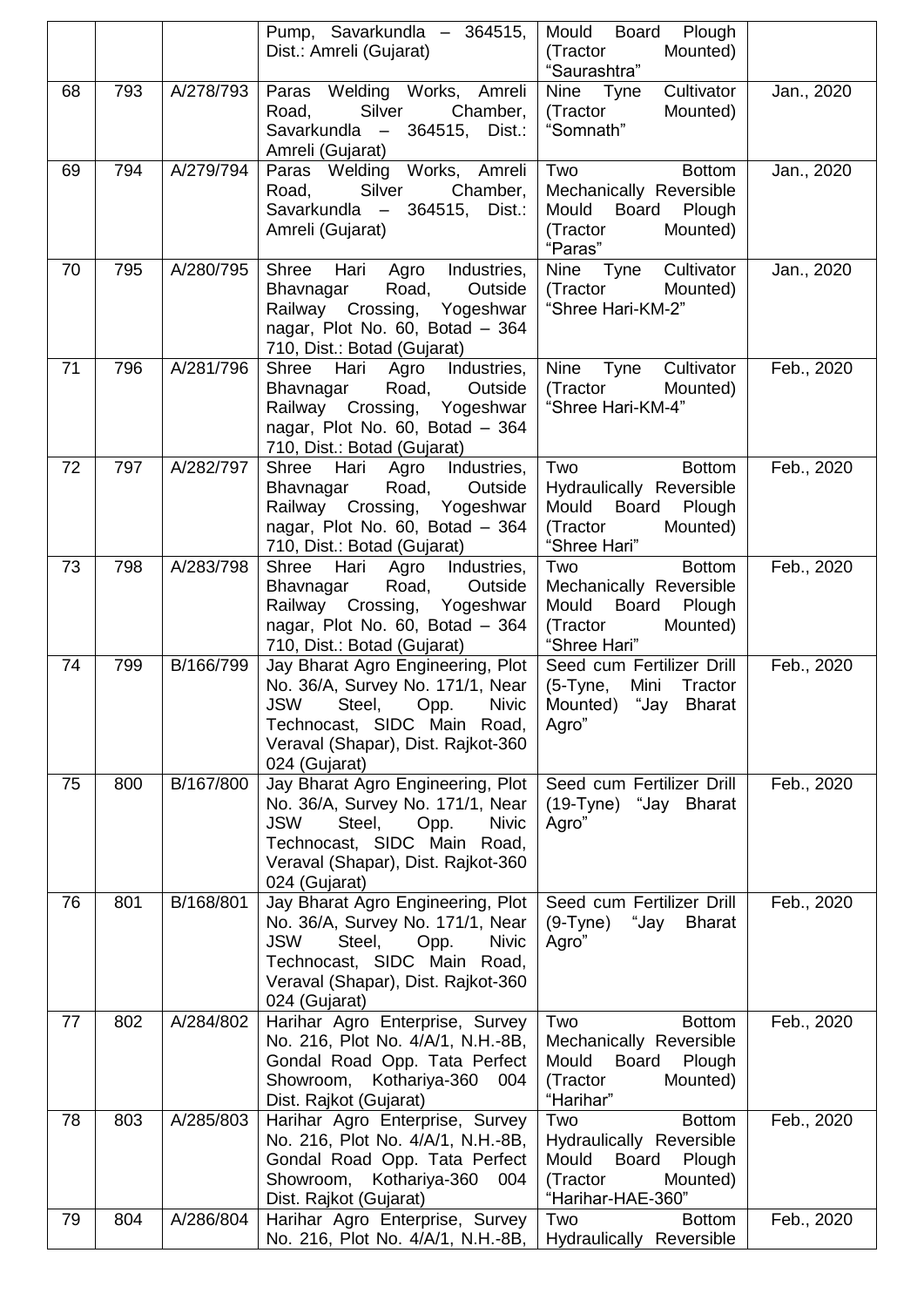|    |     |           | Gondal Road Opp. Tata Perfect                                                      | Mould Board Plough                                          |             |
|----|-----|-----------|------------------------------------------------------------------------------------|-------------------------------------------------------------|-------------|
|    |     |           | Showroom, Kothariya-360 004<br>Dist. Rajkot (Gujarat)                              | (Tractor<br>Mounted)<br>"Harihar-HAE-450"                   |             |
| 80 | 805 | B/169/805 | M. N. Agro Industries, At. & Post:                                                 | $(1-Row,$<br>Seed<br>Drill                                  | Feb., 2020  |
|    |     |           | Velanja<br>364<br>150,<br><b>Contractor</b><br>Ta.: Kamrej, Dist.: Surat (Gujarat) | Manually Drawn) "M. N.<br>Agro"                             |             |
| 81 | 806 | A/287/806 | M. N. Agro Industries, At. & Post:                                                 | Bund Former (Manually                                       | Feb., 2020  |
|    |     |           | 364<br>Velanja<br>150,                                                             | Drawn) "M. N. Agro"                                         |             |
| 82 | 807 | E/123/807 | Ta.: Kamrej, Dist.: Surat (Gujarat)<br>Jay Ambe Agriculture, Palanpur              | <b>Tractor Operated Potato</b>                              | March, 2020 |
|    |     |           | Near<br>Highway,<br>Mahindra                                                       | Digger<br>Shaker<br>"Jay                                    |             |
|    |     |           | Showroom,<br>Mota<br>Bhoyan-                                                       | Ambe-JD-33"                                                 |             |
|    |     |           | 385535, Ta.:<br>Deesa,<br>Dist.                                                    |                                                             |             |
| 83 | 808 | E/124/808 | Banaskantha (Gujarat)<br>Works,<br>Brahmani<br>Welding                             | <b>Tractor Operated Potato</b>                              | March, 2020 |
|    |     |           | At.:Zerda-385535, Ta.: Deesa,                                                      | Digger<br>Shaker                                            |             |
|    |     |           | Dist. Banaskantha (Gujarat)                                                        | "Brahmani-B-2"                                              |             |
| 84 | 809 | E/125/809 | Shree Savitri Agriculture Works,                                                   | <b>Tractor Operated Potato</b>                              | March, 2020 |
|    |     |           | Lathi Bazar, Municipal Store Line,<br>Deesa-<br>385<br>535,<br>Dist.               | Digger Shaker "Savitri-<br>D1"                              |             |
|    |     |           | Banaskantha (Gujarat)                                                              |                                                             |             |
| 85 | 810 | E/126/810 | Amrutlal Keshavalal Panchal,                                                       | <b>Tractor Operated Potato</b>                              | March, 2020 |
|    |     |           | Shakti Chowk, Risala<br>Bazar,<br>385<br>535,<br>Dist.<br>Deesa                    | Digger<br>Shaker<br>"A.K.Panchal-AKP-14"                    |             |
|    |     |           | Banaskantha (Gujarat)                                                              |                                                             |             |
| 86 | 811 | E/127/811 | Maruti Engineering Works, RTO                                                      | <b>Tractor Operated Potato</b>                              | March, 2020 |
|    |     |           | Cross Road, Deesa - Bhiladi                                                        | Digger Shaker "Maruti-<br>M2"                               |             |
|    |     |           | Murlidhar<br>Road,<br>Opp.<br>Cold<br>Storage, Aakhol, Deesa, Dist.                |                                                             |             |
|    |     |           | Banaskantha (Gujarat)                                                              |                                                             |             |
| 87 | 812 | E/128/812 | Man Agro, Dwrarkesh Estate,                                                        | Multicrop Thresher                                          | March, 2020 |
|    |     |           | Near Preet Restaurant, Unjha-<br>Siddhpur<br>Highway,<br>At.                       | (Tractor Operated) "Man<br>Agro - Saradar"                  |             |
|    |     |           | Brahmanwada-384135,<br>Ta.                                                         |                                                             |             |
|    |     |           | Unjha, Dist. Mehsana (Gujarat)                                                     |                                                             |             |
| 88 | 813 | E/129/813 | Man Agro, Dwrarkesh Estate,<br>Near Preet Restaurant,                              | Thresher<br>Multicrop                                       | March, 2020 |
|    |     |           | Unjha-<br>Siddhpur<br>Highway,<br>At.                                              | (Tractor Operated) "Man<br>Agro - Power"                    |             |
|    |     |           | Brahmanwada-384135,<br>Ta.                                                         |                                                             |             |
|    |     |           | Unjha, Dist. Mehsana (Gujarat)                                                     |                                                             |             |
| 89 | 814 | E/130/814 | Man Agro, Dwrarkesh Estate,<br>Near Preet Restaurant, Unjha-                       | Thresher<br>Multicrop<br>(Tractor Operated) "Man            | March, 2020 |
|    |     |           | Highway,<br>Siddhpur<br>At.                                                        | Agro - Yuvaraj"                                             |             |
|    |     |           | Brahmanwada-384135,<br>Ta.                                                         |                                                             |             |
| 90 | 815 | E/131/815 | Unjha, Dist. Mehsana (Gujarat)<br>New Umiya Agriculture Works,                     | Multicrop<br>Thresher                                       | March, 2020 |
|    |     |           | Plot No. 664, Near Chiloda Char                                                    | (Tractor Operated) "New                                     |             |
|    |     |           | Rasta At.: Moti Siholi-382 355,                                                    | Umiya Agri. Works -                                         |             |
|    |     |           | Dist. Gandhinagar (Gujarat)                                                        | Gautam - GT - 25"                                           |             |
| 91 | 816 | A/288/816 | Jackbro Global Private Limited,<br>Block No. 132/A, Beside Ambica                  | Tractor<br>Operated<br>Rotavator<br>(5.0)<br>F <sub>t</sub> | March, 2020 |
|    |     |           | Trailer, NH No. 8, Opp. Udhyog                                                     | "Jackbro Global-Ambica-                                     |             |
|    |     |           | Nagar, Navagam-394 185, Ta.:                                                       | ART-5"                                                      |             |
| 92 | 817 | A/289/817 | Kamrej, Dist.: Surat (Gujarat)<br>Jackbro Global Private Limited,                  | Tractor                                                     | March, 2020 |
|    |     |           | Block No. 132/A, Beside Ambica                                                     | Operated<br>Rotavator<br>(6.0)<br>F <sub>t</sub>            |             |
|    |     |           | Trailer, NH No. 8, Opp. Udhyog                                                     | "Jackbro Global-Ambica-                                     |             |
|    |     |           | Nagar, Navagam-394 185, Ta.:                                                       | ART-6"                                                      |             |
| 93 | 818 | A/290/818 | Kamrej, Dist.: Surat (Gujarat)<br>Jackbro Global Private Limited,                  | Tractor<br>Operated                                         | March, 2020 |
|    |     |           | Block No. 132/A, Beside Ambica                                                     | Rotavator<br>(7.0)<br>F <sub>t</sub>                        |             |
|    |     |           | Trailer, NH No. 8, Opp. Udhyog                                                     | "Jackbro Global-Ambica-                                     |             |